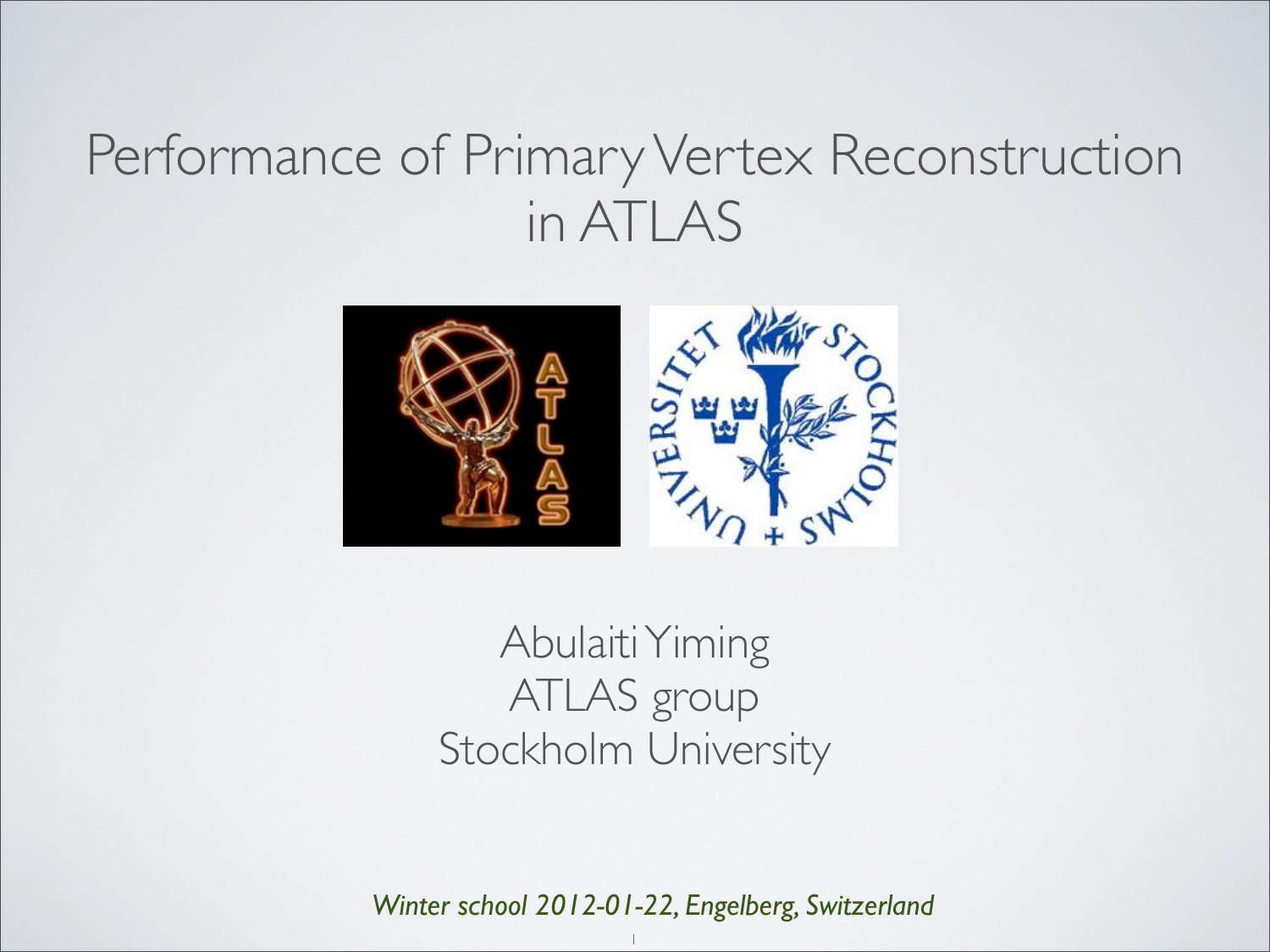- •Primary vertex
	- -Primary interaction point of the PP collision at LHC.
	- -Primary vertex reconstruction is important for many physics analyses at LHC experiments.



- Relative beam sizes around IP1 (Atlas) in collision
- -It can be reconstructed from associated reconstructed tracks of charged particles to particular vertex candidate.
- •Reconstruction

-Reconstruction generally involves two steps: a) Finding: associate reconstructed tracks to vertex candidate. b) Fitting: reconstruction of position, covariance matrix and other quantities related to the qualities of fit.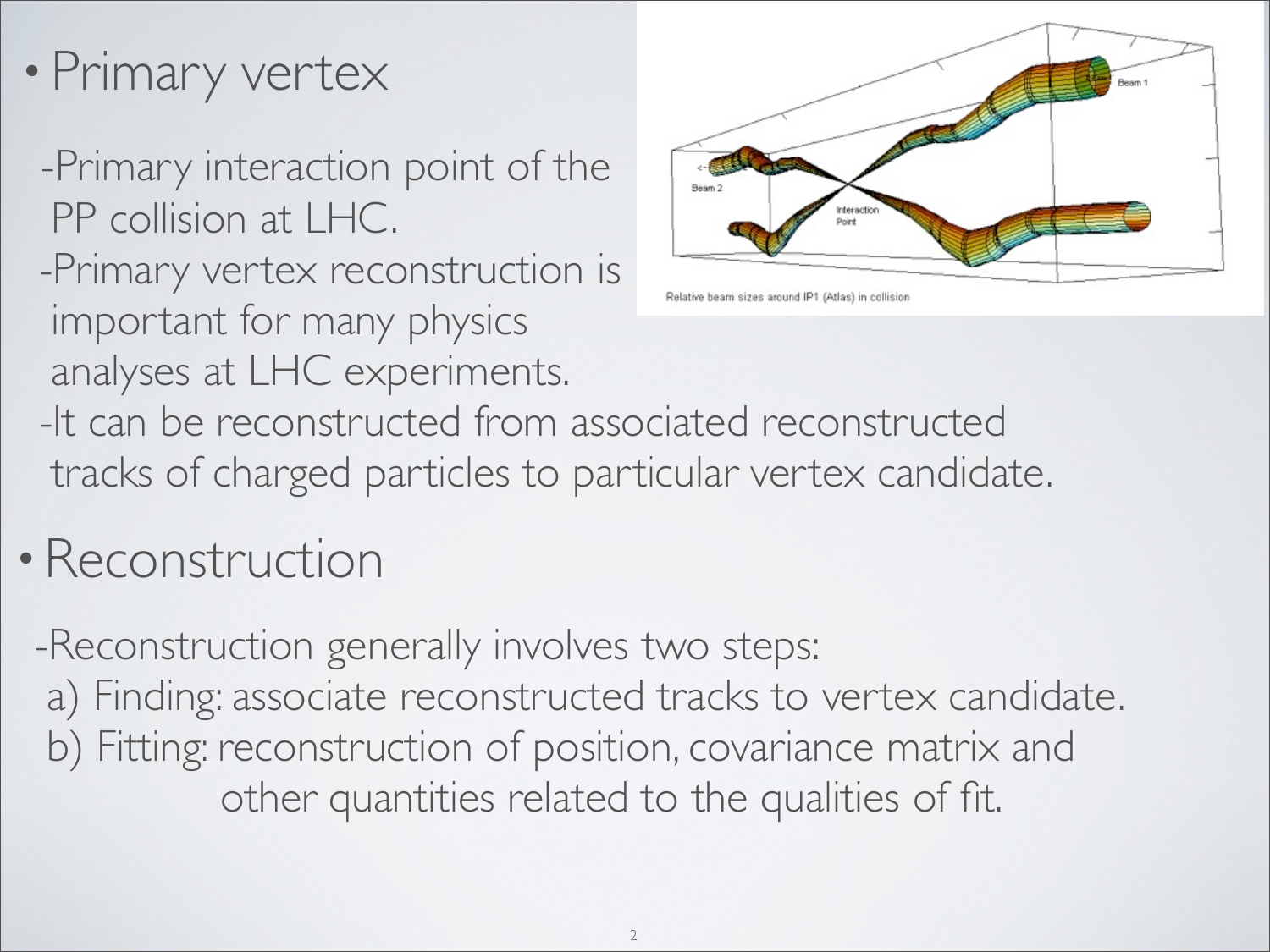## • Several PP collisions in the same bunch crossing

- -Hard scatter interaction i.e. physics process of interest -Pileup interactions
- Stored information -Hard scatter PV, Pileup PVs



- MC-based informations of true primary vertex are available

i.e. true PV position(X,Y,Z), number of PV ....

•Reconstructed vertex position

*Monte Carlo sample*

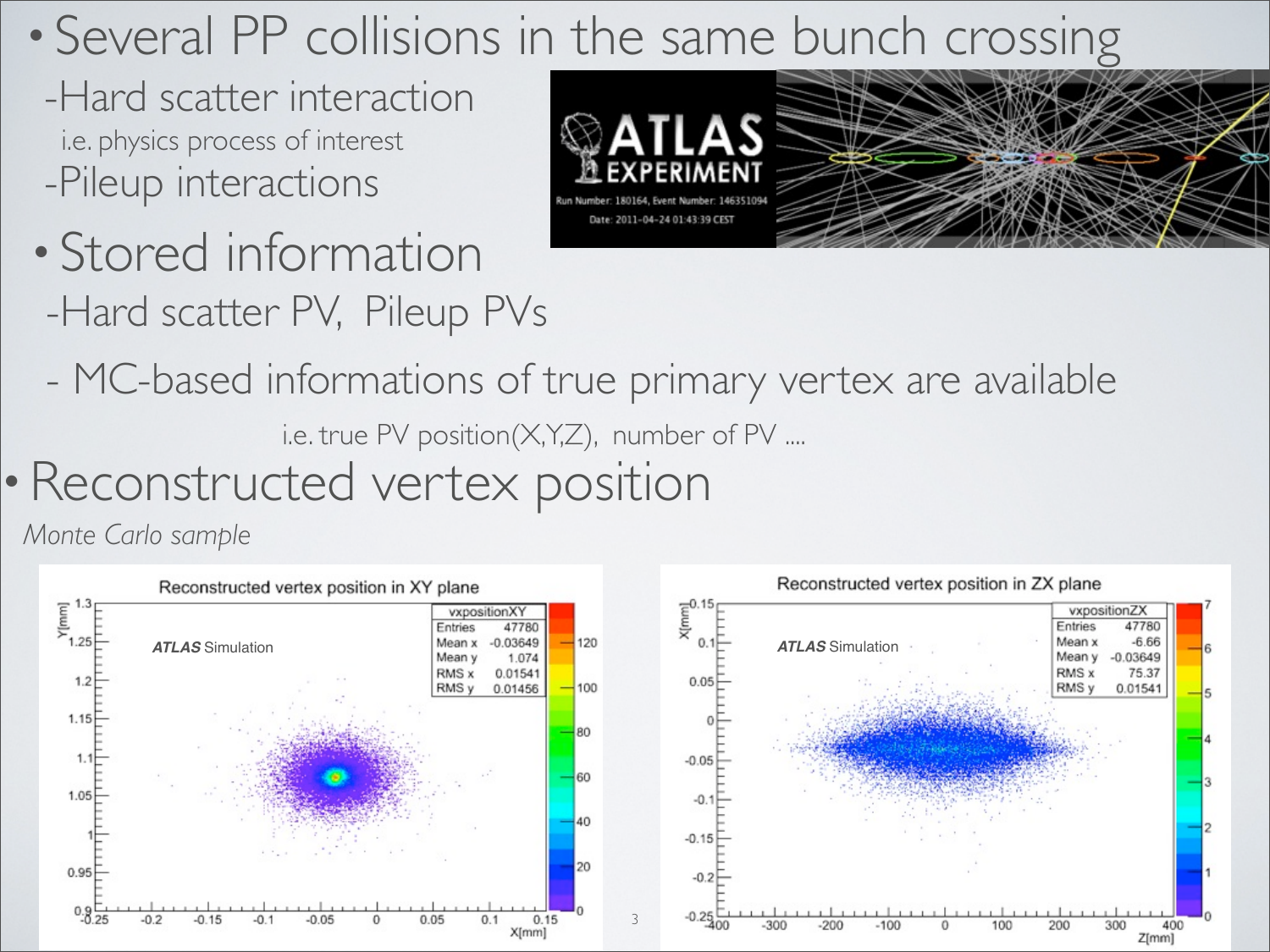## • Merging and splitting of vertex







•Distance between reconstructed PV and corresponding true vertex

*d is distance between reconstructed PV( with index rec) and true MC vertex (with index true)*



*if d is in the order of error of reconstructed PV position, the true vertex selected as a corresponding true vertex of this reconstructed primary vertex.*